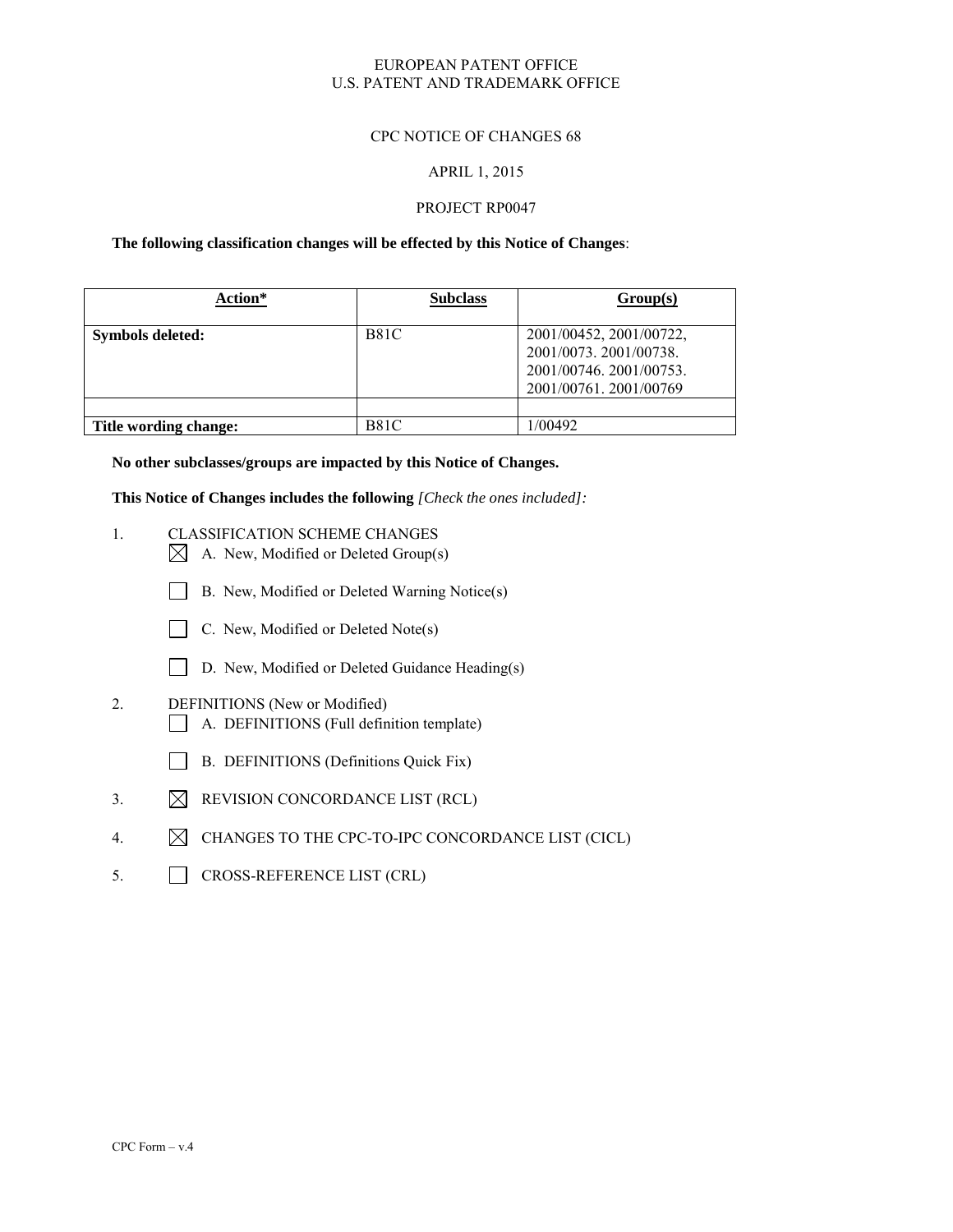## APRIL 1, 2015

### PROJECT RP0047

### 1. CLASSIFICATION SCHEME CHANGES

### A. New, Modified or Deleted Group(s)

#### **SUBCLASS B81C – PROCESSES OR APPARATUS SPECIALLY ADAPTED FOR THE MANUFACTURE OR TREATMENT OF MICRO-STRUCTRAL DEVICES OR SYSTEMS**

| Type* | <b>Symbol</b>  | Indent                        | <b>Title</b>                                            | Transferred to <sup>#</sup>                                           |
|-------|----------------|-------------------------------|---------------------------------------------------------|-----------------------------------------------------------------------|
|       |                | <b>Level</b><br><b>Number</b> | (new or modified)<br>"CPC only" text should normally be |                                                                       |
|       |                | of dots                       | enclosed in {curly brackets}**                          |                                                                       |
|       |                | (e.g. 0, 1,                   |                                                         |                                                                       |
|       |                | 2)                            |                                                         |                                                                       |
| D     | B81C2001/00452 | 3                             |                                                         | <administrative to<br="" transfer="">B81C1/00492&gt;</administrative> |
| D     | B81C2001/00722 |                               |                                                         | <administrative td="" to<="" transfer=""></administrative>            |
|       |                |                               |                                                         | B81C2201/0118>                                                        |
| D     | B81C2001/0073  | $\overline{2}$                |                                                         | <administrative td="" to<="" transfer=""></administrative>            |
|       |                |                               |                                                         | B81C2201/0119>                                                        |
| D     | B81C2001/00738 | $\mathcal{E}$                 |                                                         | <administrative td="" to<="" transfer=""></administrative>            |
|       |                |                               |                                                         | B81C2201/0122>                                                        |
| D     | B81C2001/00746 | $\overline{2}$                |                                                         | <administrative td="" to<="" transfer=""></administrative>            |
|       |                |                               |                                                         | B81C2201/0121>                                                        |
| D     | B81C2001/00753 | $\mathcal{E}$                 |                                                         | <administrative td="" to<="" transfer=""></administrative>            |
|       |                |                               |                                                         | B81C2201/0122>                                                        |
| D     | B81C2001/00761 | 3                             |                                                         | <administrative td="" to<="" transfer=""></administrative>            |
|       |                |                               |                                                         | B81C2201/0125>                                                        |
| D     | B81C2001/00769 | $\overline{3}$                |                                                         | <administrative td="" to<="" transfer=""></administrative>            |
|       |                |                               |                                                         | B81C2201/0123>                                                        |
| M     | B81C1/00492    | 3                             | {Processes for surface micromachining                   |                                                                       |
|       |                |                               | not provided for in groups B81C 1/0046                  |                                                                       |
|       |                |                               | to B81C 1/00484}                                        |                                                                       |

\*N = new entries where reclassification into entries is involved; C = entries with modified file scope where reclassification of documents from the entries is involved;  $Q =$  new entries which are firstly populated with documents via administrative transfers from deleted (D) entries. Afterwards, the transferred documents into the Q entry will either stay or be moved to more appropriate entries, as determined by intellectual reclassification; E= existing entries with enlarged file scope, which receive documents from C or D entries, e.g. when a limiting reference is removed from the entry title;  $M =$  entries with no change to the file scope (no reclassification);  $D =$  deleted entries;  $F =$  frozen entries will be deleted once reclassification of documents from the entries is completed;  $U =$  entries that are unchanged.

NOTES:

- \*\*No {curly brackets} are used for titles in CPC only subclasses, e.g. C12Y, A23Y; 2000 series symbol titles of groups found at the end of schemes (orthogonal codes); or the Y section titles. The {curly brackets} are used for 2000 series symbol titles found interspersed throughout the main trunk schemes (breakdown codes).
- For U groups, the minimum requirement is to include the U group located immediately prior to the N group or N group array, in order to show the N group hierarchy and improve the readability and understanding of the scheme. Always include the symbol, indent level and title of the U group in the table above.
- All entry types should be included in the scheme changes table above for better understanding of the overall scheme change picture. Symbol, indent level, and title are required for all types except "D" which requires only a symbol.
- #"Transferred to" column must be completed for all C, D, F, and Q type entries. F groups will be deleted once reclassification is completed.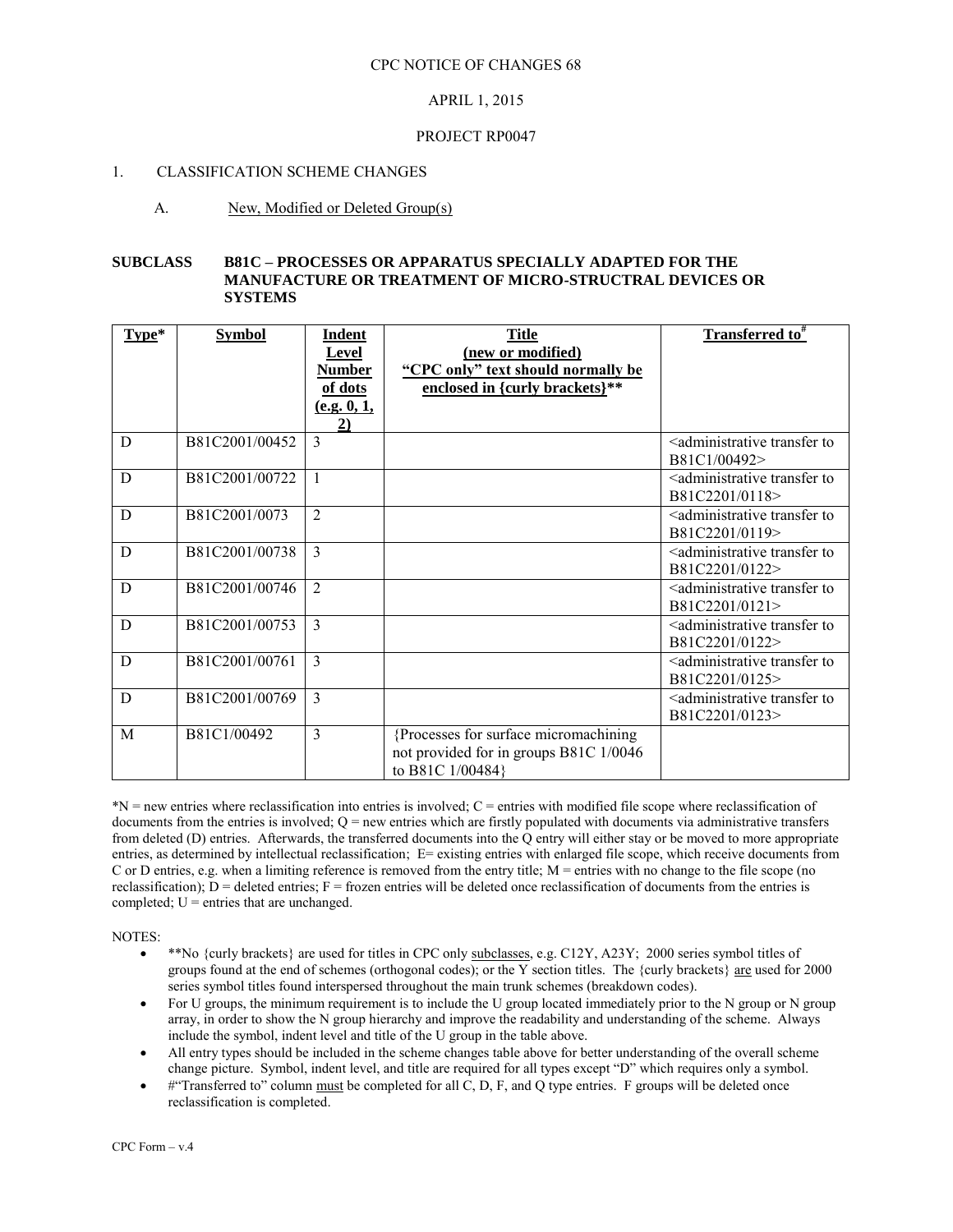## CPC NOTICE OF CHANGES 68

#### APRIL 1, 2015

#### PROJECT RP0047

- When multiple symbols are included in the "Transferred to" column, avoid using ranges of symbols in order to be as precise as possible.
- For administrative transfer of documents, the following text should be used: " $\lt$  administrative transfer to XX>" or "<administrative transfer to XX and YY simultaneously>" when administrative transfer of the same documents is to more than one place.
- Administrative transfer to main trunk groups is assumed to be "invention information", unless otherwise indicated, and to 2000 series groups is assumed to be "additional information".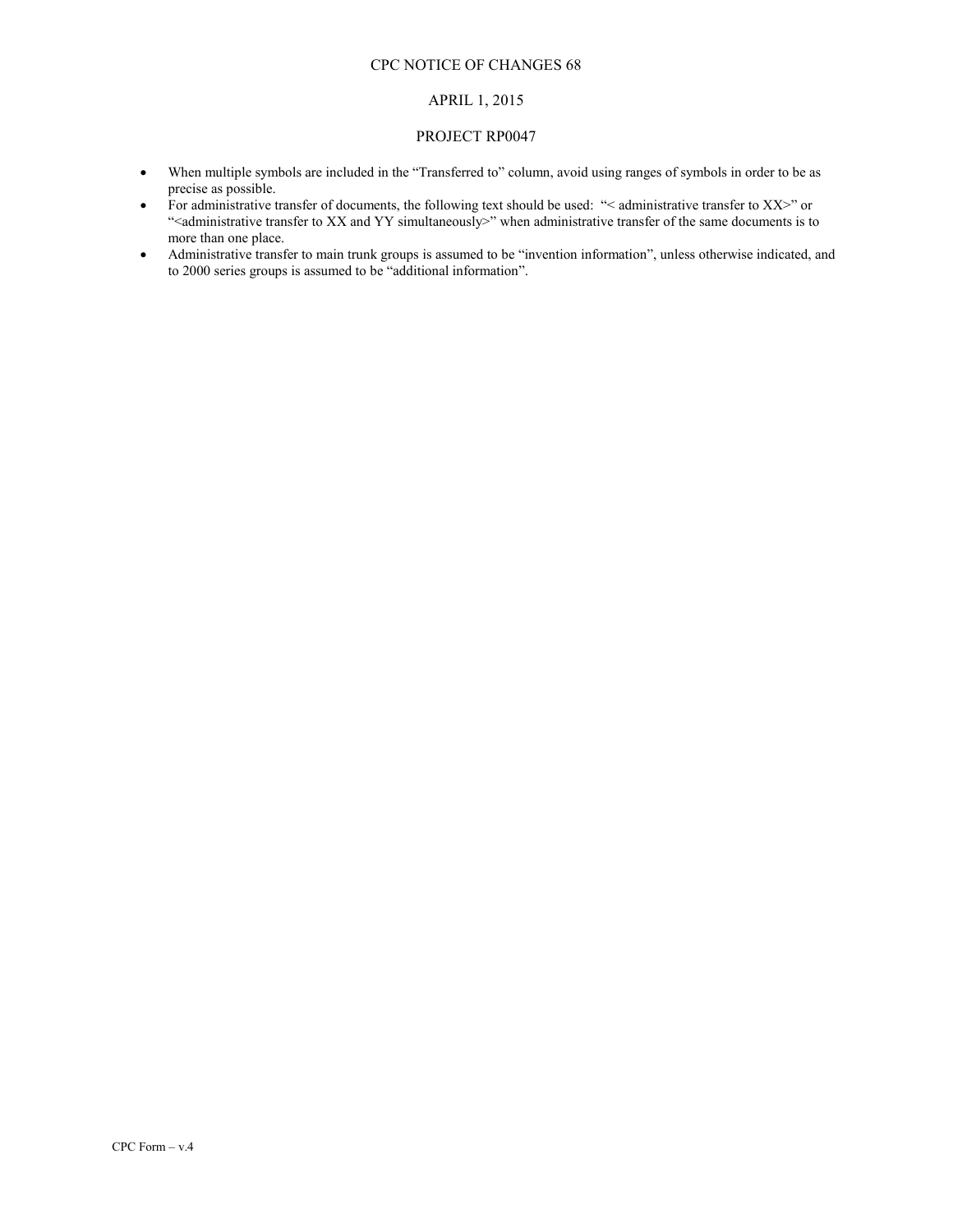# APRIL 1, 2015

## PROJECT RP0047

# 3. REVISION CONCORDANCE LIST (RCL)

| Type* | From CPC Symbol (existing) | To CPC Symbol(s)                                                        |
|-------|----------------------------|-------------------------------------------------------------------------|
| D     | B81C2001/00452             | <administrative to<br="" transfer="">B81C1/00492&gt;</administrative>   |
| D     | B81C2001/00722             | <administrative to<br="" transfer="">B81C2201/0118&gt;</administrative> |
| D     | B81C2001/0073              | <administrative to<br="" transfer="">B81C2201/0119&gt;</administrative> |
| D     | B81C2001/00738             | <administrative to<br="" transfer="">B81C2201/0122&gt;</administrative> |
| D     | B81C2001/00746             | <administrative to<br="" transfer="">B81C2201/0121&gt;</administrative> |
| D     | B81C2001/00753             | <administrative to<br="" transfer="">B81C2201/0122&gt;</administrative> |
| D     | B81C2001/00761             | <administrative to<br="" transfer="">B81C2201/0125&gt;</administrative> |
| D     | B81C2001/00769             | <administrative to<br="" transfer="">B81C2201/0123&gt;</administrative> |

 $*C$  = entries with modified file scope where reclassification of documents from the entries is involved;  $Q$  = new entries which are firstly populated with documents via administrative transfers from deleted (D) entries. Afterwards, the transferred documents into the Q entry will either stay or be moved to more appropriate entries, as determined by intellectual reclassification;  $D =$ deleted entries.

NOTES:

- Only C, D, and O type entries are included in the table above.
- When multiple symbols are included in the "To" column, avoid using ranges of symbols in order to be as precise as possible.
- For administrative transfer of documents, the following text should be used: "< administrative transfer to XX>" or "<administrative transfer to XX and YY simultaneously>" when administrative transfer of the same documents is to more than one place.
- Administrative transfer to main trunk groups is assumed to be "invention information", unless otherwise indicated, and to 2000 series groups is assumed to be "additional information".